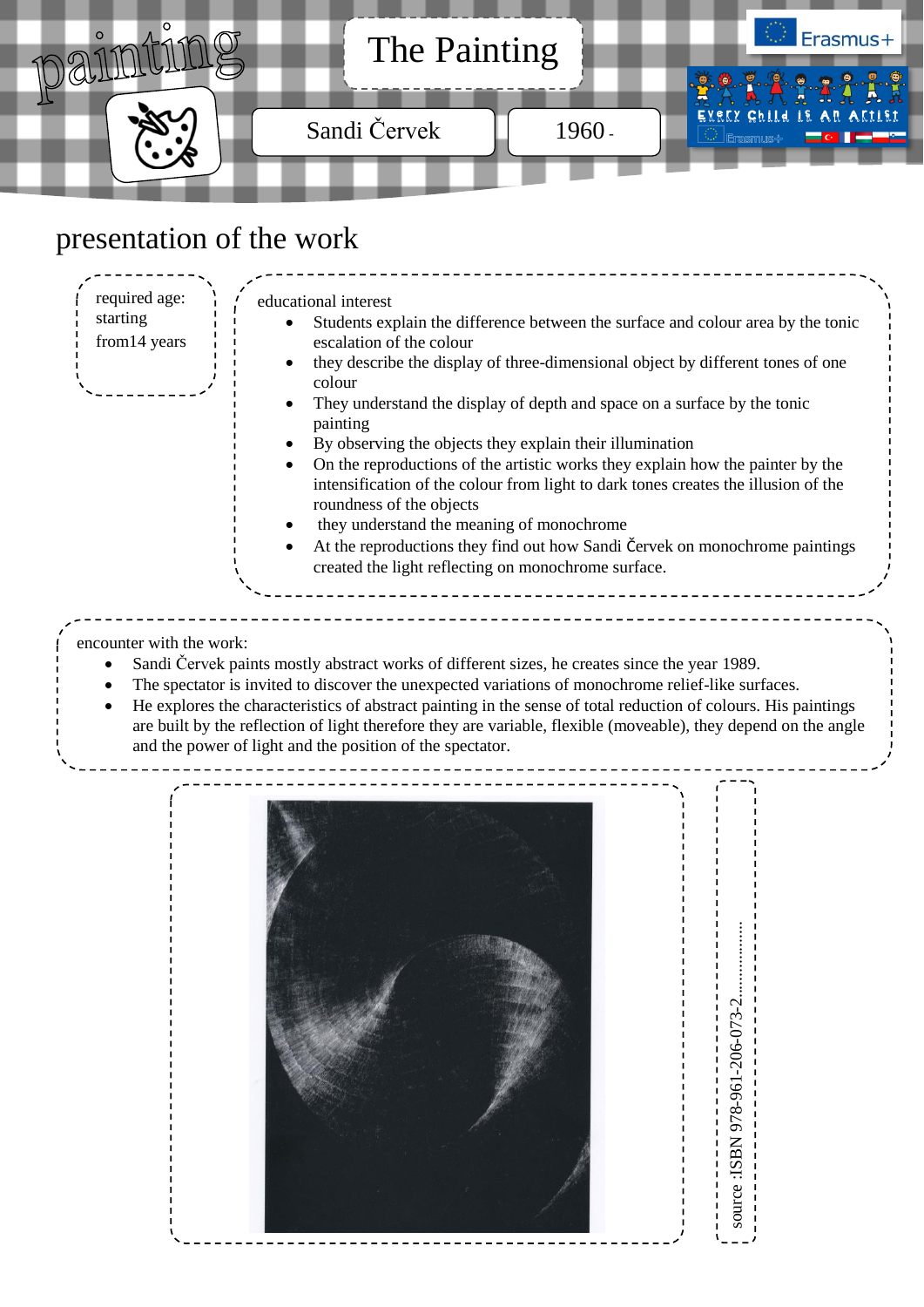## work's analysis:

- Colour only black or only blue Pasty colours
- The painting depends on the angle the light and the position of the spectator
- 
- The colour is reduced
- The reflection of the light is carefully controlled

The painter stopped giving names to his paintings. They are marked as Paintings, their data differ only by measures and dates.

## creative process

| pedagogical organization                                                                                                                                                                                                                                                                  | implemented resources<br>materials (per student)                                                                                          |  |
|-------------------------------------------------------------------------------------------------------------------------------------------------------------------------------------------------------------------------------------------------------------------------------------------|-------------------------------------------------------------------------------------------------------------------------------------------|--|
| Observing the pictures and talk about the light.<br>Ψ<br>Learning about the painter and some of his works.<br>₿<br>Painting monochrome painting.<br>₿                                                                                                                                     | □<br>tempera paste or<br>acrylic paints (black                                                                                            |  |
| Duration                                                                                                                                                                                                                                                                                  | or blue)<br>drawing sheets<br>$\Box$                                                                                                      |  |
| Ъ<br>Observation, explanation, talk 30 min: By<br>demonstration of works of art I analyse the way of<br>showing the third dimension and the light on the surface;<br>The reproductions of Victor Vasarely, Andrej Jemec,<br>Rembrandt, Sandi Červek<br>Painting abstract composition<br>₿ | palette<br>⊔<br>flat brushes 2 or 3<br>ப<br>cup for water<br>ப<br>screen or newspapers<br>⊔<br>for protecting tables<br>gloss medium<br>u |  |
| learning objectives<br>$\upphi$ they understand the meaning of monochrome<br>$\%$ The Sandi Červek painting depends on the angle the light and<br>the position of the spectator                                                                                                           |                                                                                                                                           |  |
| progress                                                                                                                                                                                                                                                                                  |                                                                                                                                           |  |
| students tasks                                                                                                                                                                                                                                                                            |                                                                                                                                           |  |
| Students paint the composition using black or blue. They have to pay attention to the balance of light and<br>dark parts of the painting, the density and the application of the colour.                                                                                                  |                                                                                                                                           |  |
| instructions                                                                                                                                                                                                                                                                              |                                                                                                                                           |  |
| $\rightarrow$ Paint an abstract composition<br>$\rightarrow$ Use blue or black colours.<br>$\rightarrow$ Pay attention to the direction of the application, the density of the colour and the size of the brush stroke.                                                                   |                                                                                                                                           |  |
| Teachers role<br>٠                                                                                                                                                                                                                                                                        |                                                                                                                                           |  |
| $\rightarrow$ Students paint the composition using black or blue. They have to pay attention to the balance of light and<br>dark parts of the painting, the density and the application of the colour.                                                                                    |                                                                                                                                           |  |